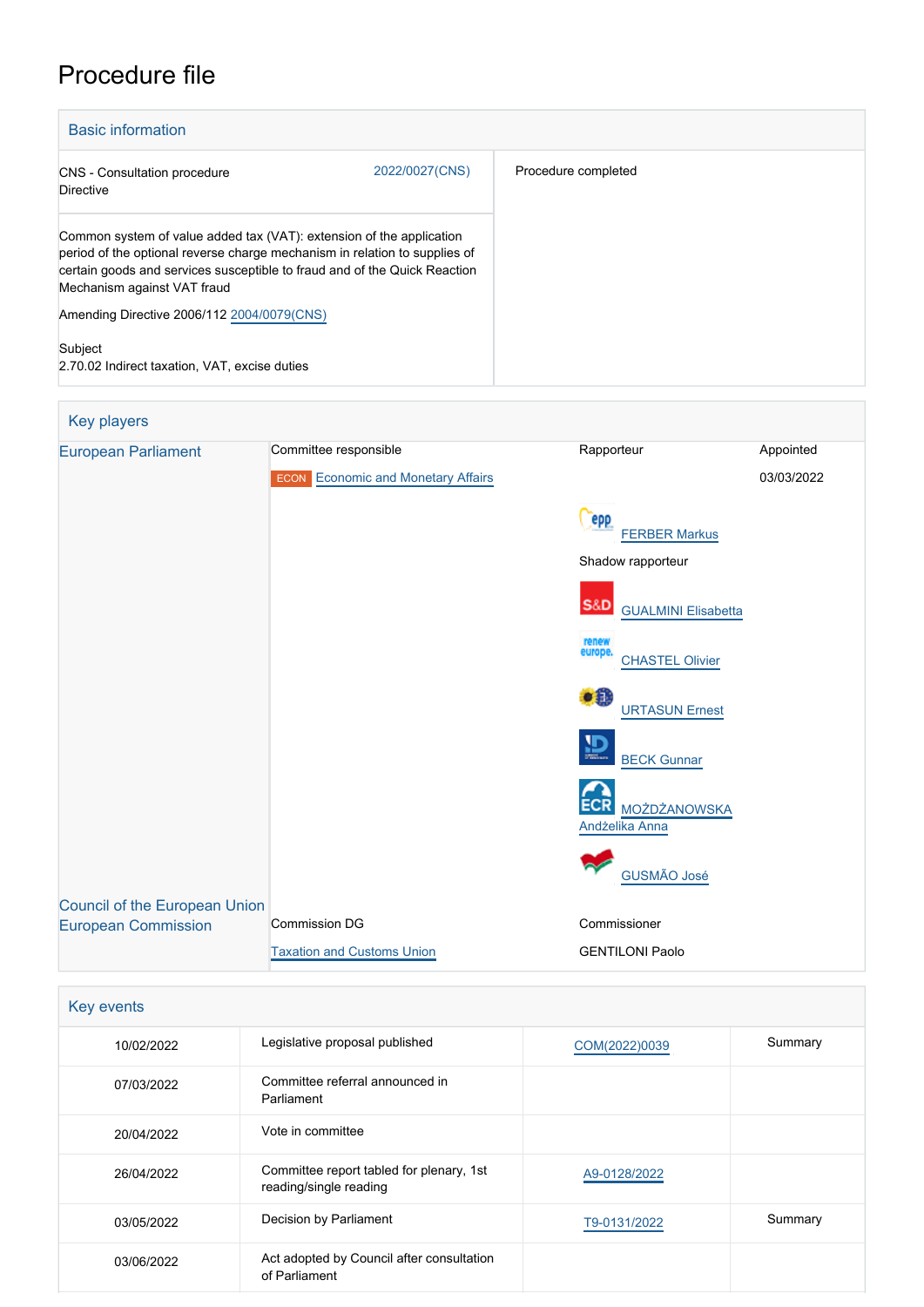| <b>Technical information</b> |                                              |  |  |  |
|------------------------------|----------------------------------------------|--|--|--|
| Procedure reference          | 2022/0027(CNS)                               |  |  |  |
| Procedure type               | CNS - Consultation procedure                 |  |  |  |
| Procedure subtype            | Legislation                                  |  |  |  |
| Legislative instrument       | <b>Directive</b>                             |  |  |  |
|                              | Amending Directive 2006/112 2004/0079(CNS)   |  |  |  |
| Legal basis                  | Treaty on the Functioning of the EU TFEU 113 |  |  |  |
| Other legal basis            | Rules of Procedure EP 159                    |  |  |  |
| Stage reached in procedure   | Procedure completed                          |  |  |  |
| Committee dossier            | ECON/9/08358                                 |  |  |  |

#### Documentation gateway

| Legislative proposal                                               | COM(2022)0039 | 10/02/2022 | EC.        | Summary |
|--------------------------------------------------------------------|---------------|------------|------------|---------|
| Economic and Social Committee: opinion, report                     | CES1319/2022  | 23/03/2022 | <b>ESC</b> |         |
| Committee draft report                                             | PF729 901     | 05/04/2022 | EP         |         |
| Committee report tabled for plenary, 1st<br>reading/single reading | A9-0128/2022  | 26/04/2022 | EP         |         |
| Text adopted by Parliament, 1st reading/single<br>reading          | T9-0131/2022  | 03/05/2022 | EP         | Summary |

#### Final act

Directive 2022/890 OJ L 155 08.06.2022, p. 0001

Common system of value added tax (VAT): extension of the application period of the optional reverse charge mechanism in relation to supplies of certain goods and services susceptible to fraud and of the Quick Reaction Mechanism against VAT fraud

PURPOSE: to extend the application period of the optional reverse charge mechanism for supplies of certain goods and services susceptible to fraud and of the Quick Reaction Mechanism against VAT fraud.

PROPOSED ACT: Council Directive.

ROLE OF THE EUROPEAN PARLIAMENT: the Council adopts the act after consulting the European Parliament but without being obliged to follow its opinion.

BACKGROUND: tax fraud in the field of value added tax (VAT) leads to considerable budget losses and has an impact on the operation of the internal market.

Article 199a of Council Directive 2006/112/EC provides for Member States to use, on an optional basis, the reverse charge mechanism for the payment of VAT on supplies of pre-defined goods and services that are susceptible to fraud, and in particular, Missing Trader Intra-Community (MTIC) fraud.

The Quick Reaction Mechanism (QRM) special measure set out in Article 199b of that Directive offers Member States, under certain strict conditions, a faster procedure that allows for the introduction of the reverse charge mechanism, resulting in a more adequate and effective response to sudden and massive fraud.

Both Articles expire on 30 June 2022.

In order to deal with the issue of (MTIC) fraud in a more structural manner, the Commission made a proposal for the introduction of the so-called definitive VAT system, a simpler and fraud-proof system for intra-Union trade of goods. However, the state of play of the ongoing